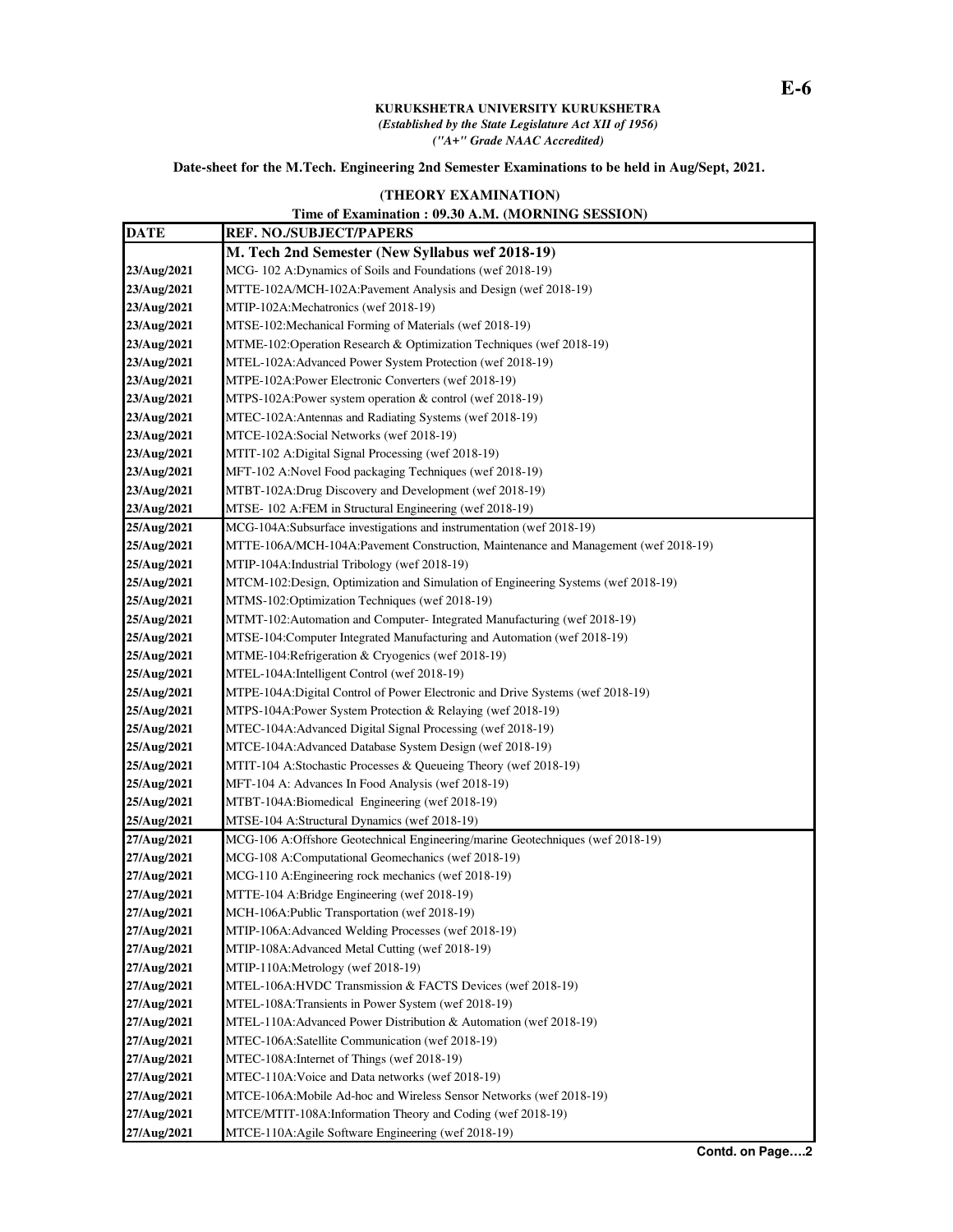| 27/Aug/2021 | MTIT-106 A:Design Patterns (wef 2018-19)                                           |
|-------------|------------------------------------------------------------------------------------|
| 27/Aug/2021 | MFT-106 A: Advance In Food Engg (wef 2018-19)                                      |
| 27/Aug/2021 | MFT-108 A:Advances in Meat, Fish, Poultry Technology (wef 2018-19)                 |
| 27/Aug/2021 | MFT-110 A:Technology of frozen Foods (wef 2018-19)                                 |
| 27/Aug/2021 | MTBT-106A:Metabolic Engineering (wef 2018-19)                                      |
| 27/Aug/2021 | MTBT-108A:Biofuel Technology (wef 2018-19)                                         |
| 27/Aug/2021 | MTBT-110A:Advanced Industrial Biotechnology (wef 2018-19)                          |
| 27/Aug/2021 | MTSE-106 A:Advanced Steel Design (wef 2018-19)                                     |
| 27/Aug/2021 | MTSE-108 A:Design of Formwork (wef 2018-19)                                        |
| 27/Aug/2021 | MTSE-110 A:Design of High Rise Structures (wef 2018-19)                            |
| 27/Aug/2021 | MTSE-112 A:Design of Masonry Structures (wef 2018-19)                              |
| 31/Aug/2021 | MCG-112A:Earth Retaining Structures (wef 2018-19)                                  |
| 31/Aug/2021 | MCG-114A:Design of underground excavations (wef 2018-19)                           |
| 31/Aug/2021 | MCG-116A: Physical and Constitutive Modelling on Geomechanics (wef 2018-19)        |
| 31/Aug/2021 | MTTE-108 A:Advanced Railway Engineering (wef 2018-19)                              |
| 31/Aug/2021 | MTTE-110 A:Transportation Planning (wef 2018-19)                                   |
| 31/Aug/2021 | MCH-114A: Accidental Analysis (wef 2018-19)                                        |
| 31/Aug/2021 | MTIP-112A:Sequencing and Scheduling (wef 2018-19)                                  |
| 31/Aug/2021 | MTIP-114A: Quality Engineering and Management (wef 2018-19)                        |
| 31/Aug/2021 | MTIP-116A:Reliability Engineering (wef 2018-19)                                    |
| 31/Aug/2021 | MTEL-112A:Digital Control System (wef 2018-19)                                     |
| 31/Aug/2021 | MTEL-114A: Advanced Microprocessors (wef 2018-19)                                  |
| 31/Aug/2021 | MTEL-116A: Reliability Engineering (wef 2018-19)                                   |
| 31/Aug/2021 | MTEC-112A:Optimization Techniques (wef 2018-19)                                    |
| 31/Aug/2021 | MTEC-114A:MIMO System (wef 2018-19)                                                |
| 31/Aug/2021 | MTEC-116A: Programmable Networks - SDN, NFV (wef 2018-19)                          |
| 31/Aug/2021 | MTCE-114A:Embedded System (wef 2018-19)                                            |
| 31/Aug/2021 | MTCE/MTIT-116A:Data Mining (wef 2018-19)                                           |
| 31/Aug/2021 | MTIT-112 A: Enterprise Resource Planning (wef 2018-19)                             |
| 31/Aug/2021 | MTIT-114 A: Algorithm Analysis and Design (wef 2018-19)                            |
| 31/Aug/2021 | MFT-112 A:Biotechnological Tools in Food Analysis (wef 2018-19)                    |
| 31/Aug/2021 | MFT-114 A: Food Safety and Quality Assurance (wef 2018-19)                         |
| 31/Aug/2021 | MFT-116 A: Beverage & Snacks Food Technology (wef 2018-19)                         |
| 31/Aug/2021 | MTBT-112A:Biomedical Equipments (wef 2018-19)                                      |
| 31/Aug/2021 | MTBT-114A: Gene Therapy and Gene Editing (wef 2018-19)                             |
| 31/Aug/2021 | MTBT-116A: Metagenomics (wef 2018-19)                                              |
| 31/Aug/2021 | MTSE-114 A:Design of Advanced Concrete Structures (wef 2018-19)                    |
| 31/Aug/2021 | MTSE-116 A: Advanced Design of Foundations (wef 2018-19)                           |
| 31/Aug/2021 | MTSE-118 A:Soil Structure Interaction (wef 2018-19)                                |
| 31/Aug/2021 | MTSE-120 A:Design of Industrial Structure (wef 2018-19)                            |
| 3/Sep/2021  | MTTE-112 A:Transportation Safety & Environment (wef 2018-19)                       |
| 3/Sep/2021  | MTTE-114 A:Transportation Economics & Finance (wef 2018-19)                        |
| 3/Sep/2021  | MCH-108A: Highway Drainage System (wef 2018-19)                                    |
| 3/Sep/2021  | MCH-110A:Advanced Methods in Road and Airfield Infrastructure Design (wef 2018-19) |
| 3/Sep/2021  | MCH-112A:Traffic Management and Intelligent Transport System (wef 2018-19)         |
| 3/Sep/2021  | MTCE/MTIT-112A:Security In Computing (wef 2018-19)                                 |
|             | M. Tech 2nd Semester (Old Syllabus)                                                |
| 23/Aug/2021 | MTEC.2.1: Information Theory & Coding                                              |
| 23/Aug/2021 | MBT-202E: Metabolic Engineering                                                    |
| 23/Aug/2021 | MTEEI-2.1: Electric Drives                                                         |
| 23/Aug/2021 | MTIT-210: Web Engineering                                                          |
| 23/Aug/2021 | M5 2.0.1 : Advanced Operation Research                                             |
| 23/Aug/2021 | ME-502: Mechatronics                                                               |
| 23/Aug/2021 | MFT-201: Novel Food Packaging Techniques                                           |
| 23/Aug/2021 | MTIP-602: Mechatronics                                                             |
| 23/Aug/2021 | MCM-201: Comstruction Methods & Equipment                                          |
| 23/Aug/2021 | MCS-201: Design of Bridges                                                         |
| 23/Aug/2021 | MCG-201: Foundation Engineering                                                    |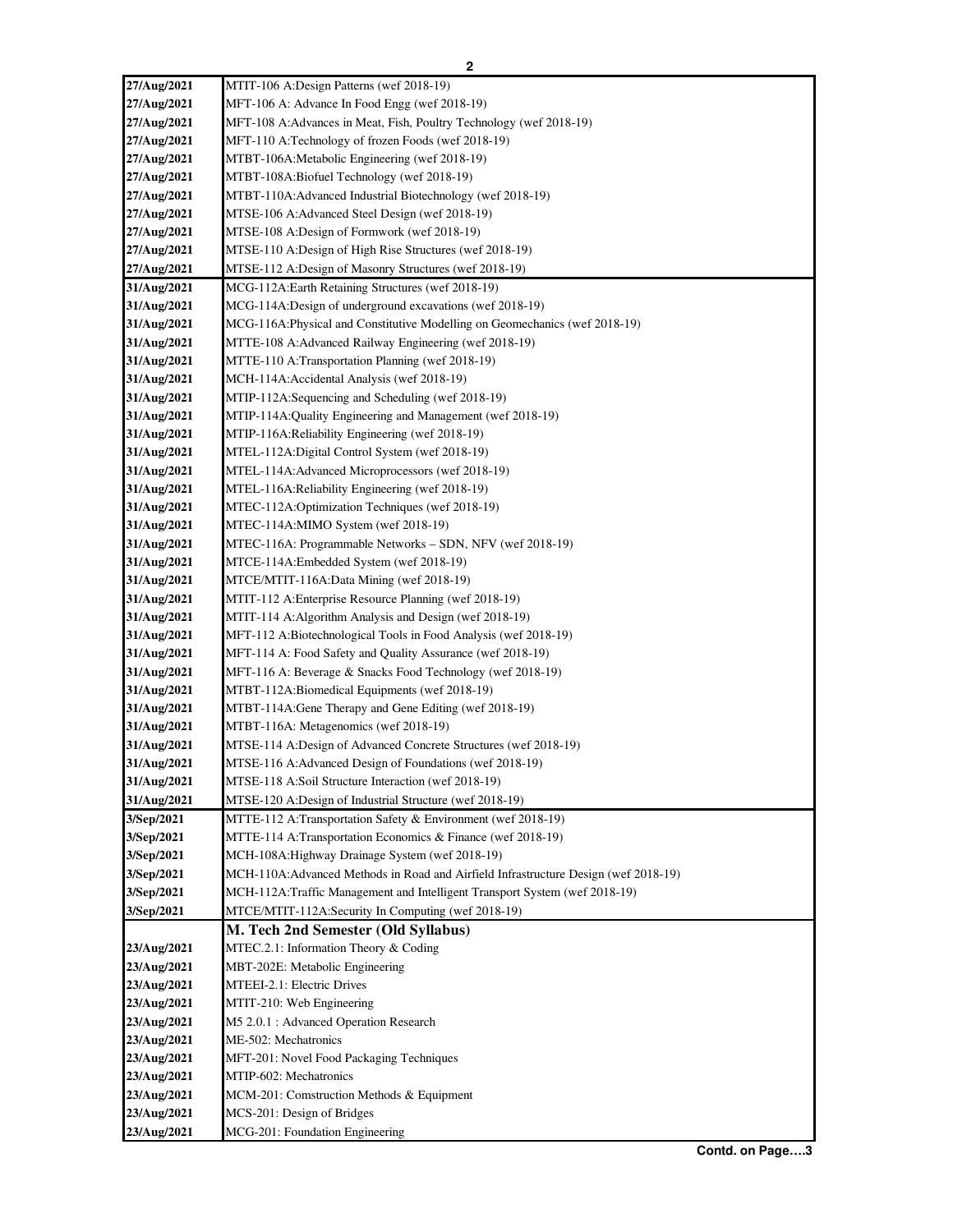| 23/Aug/2021                | MTEE-102: Power System Protection & Relaying                                           |
|----------------------------|----------------------------------------------------------------------------------------|
| 23/Aug/2021                | MT-COE-210: Advance Database Design                                                    |
| 23/Aug/2021                | MTPS-102: Power System Operation & Control                                             |
| 23/Aug/2021                | MTE-201/MCH-201: Pavement Analysis & Design (Common with Highway)                      |
|                            | MTECE-201N Advanced Image Processing                                                   |
| 23/Aug/2021<br>23/Aug/2021 | MTMSE-652: Production Analysis and Cost Optimization                                   |
| 23/Aug/2021                | MET-502: Mechatronic Systems                                                           |
|                            |                                                                                        |
| 25/Aug/2021<br>25/Aug/2021 | MTEC.2.2: Optical Communication<br>MBT-204E: Advances in Genetic Engineering           |
|                            |                                                                                        |
| 25/Aug/2021<br>25/Aug/2021 | MTEEI-2.2: Power Apparatus and Machines<br>MTIT-220: Advanced Java Programming         |
| 25/Aug/2021                | M5 2.0.2 : Micro Machining Processes                                                   |
| 25/Aug/2021                | ME-504: Advance Manufacturing Technology                                               |
| 25/Aug/2021                | MFT-202: Advances in Food Engg.                                                        |
| 25/Aug/2021                | MTIP-604: Tool Engg.                                                                   |
| 25/Aug/2021                | MCM-202: Management of Quality & Safety in Construction                                |
| 25/Aug/2021                | MCS-202: Advanced Design of Steel Structures                                           |
| 25/Aug/2021                | MCG-202: Soil Dynamics & Machine Foundations                                           |
| 25/Aug/2021                | MTEE-104: Virutal Instrumentation                                                      |
| 25/Aug/2021                | MT-COE-220 Object Oriented S/W System Design                                           |
| 25/Aug/2021                | MTPS-104: HVDC Transmission                                                            |
| 25/Aug/2021                | MTE-202/MCH-202: Pavement construction, Maintenance & Management (Common with Highway) |
| 25/Aug/2021                | MTECE-202N Advanced Wireless and Mobile Communication                                  |
| 25/Aug/2021                | MTMSE-654: Theory of Metal Cutting                                                     |
| 25/Aug/2021                | MET-504: Advanced Manufacturing Science                                                |
| 27/Aug/2021                | MTEC.2.3: Wireless and Mobile Communication                                            |
| 27/Aug/2021                | MBT-206E: Drug Discovery and Development                                               |
| 27/Aug/2021                | MTEEI-2.3:AC Controllers                                                               |
| 27/Aug/2021                | MTIT-230: Multimedia Systems Design and Development                                    |
| 27/Aug/2021                | M5 2.0.3 : Modeling & Simulation                                                       |
| 27/Aug/2021                | ME-506: Tribology                                                                      |
| 27/Aug/2021                | MFT-203: Applications of Bio-Technological Tools in Food Analysis                      |
| 27/Aug/2021                | MTIP-606: Advanced Metal Casting                                                       |
| 27/Aug/2021                | MCM-203: Building Services & Maintenance Management                                    |
| 27/Aug/2021                | MCS-203: Finite Element Methods in Structural Engineering                              |
| 27/Aug/2021                | MCG-203: Rock Mechanics-I                                                              |
| 27/Aug/2021                | MTEE-106: HVDC Transmission & Distribution                                             |
| 27/Aug/2021                | MT-COE-230 Mobile Ad-hoc and Wireless Sensor Networks                                  |
| 27/Aug/2021                | MTPS-106: Power Apparatus & Machines                                                   |
| 27/Aug/2021                | MTE-203/MCH-203: Public Transportation (Common with Highway)                           |
| 27/Aug/2021                | MTECE-203N Digital IC Design                                                           |
| 27/Aug/2021                | MTMSE-656: Computer Integrated Manufacturing & Automtion                               |
| 27/Aug/2021                | MFT-506: Advanced Tribology                                                            |
| 31/Aug/2021                | MTEC.2.4(i): Satellite Communication                                                   |
| 31/Aug/2021                | MTEC 2.4(ii): Neural Networks                                                          |
| 31/Aug/2021                | MBT-214E: Advanced Environmental Biotechnology                                         |
| 31/Aug/2021                | MTEEI-2.4: Cryptography                                                                |
| 31/Aug/2021                | MTIT-240: Distributed Operating System                                                 |
| 31/Aug/2021                | M5 2.1.1 : Welding Technology                                                          |
| 31/Aug/2021                | ME-508: Optimization Techniques                                                        |
| 31/Aug/2021                | MFT-204: Food Quality Assurance & Management                                           |
| 31/Aug/2021                | MTME-716: Metrology and Computer Aided Inspection (Common with Thermal & IP)           |
| 31/Aug/2021                | MTIP-608: Advanced Welding Processes                                                   |
| 31/Aug/2021                | MCM-403: GIS in Construction Engineering and Management Reliability                    |
| 31/Aug/2021                | MCS-403: Composite Materials                                                           |
| 31/Aug/2021                | MCG-401: Pavement Design (Elective)                                                    |
| 31/Aug/2021                | MTEE-108: System Engineering                                                           |
| 31/Aug/2021                | MT-COE-240(i) Probability , Random Variable and Stochastic Process                     |